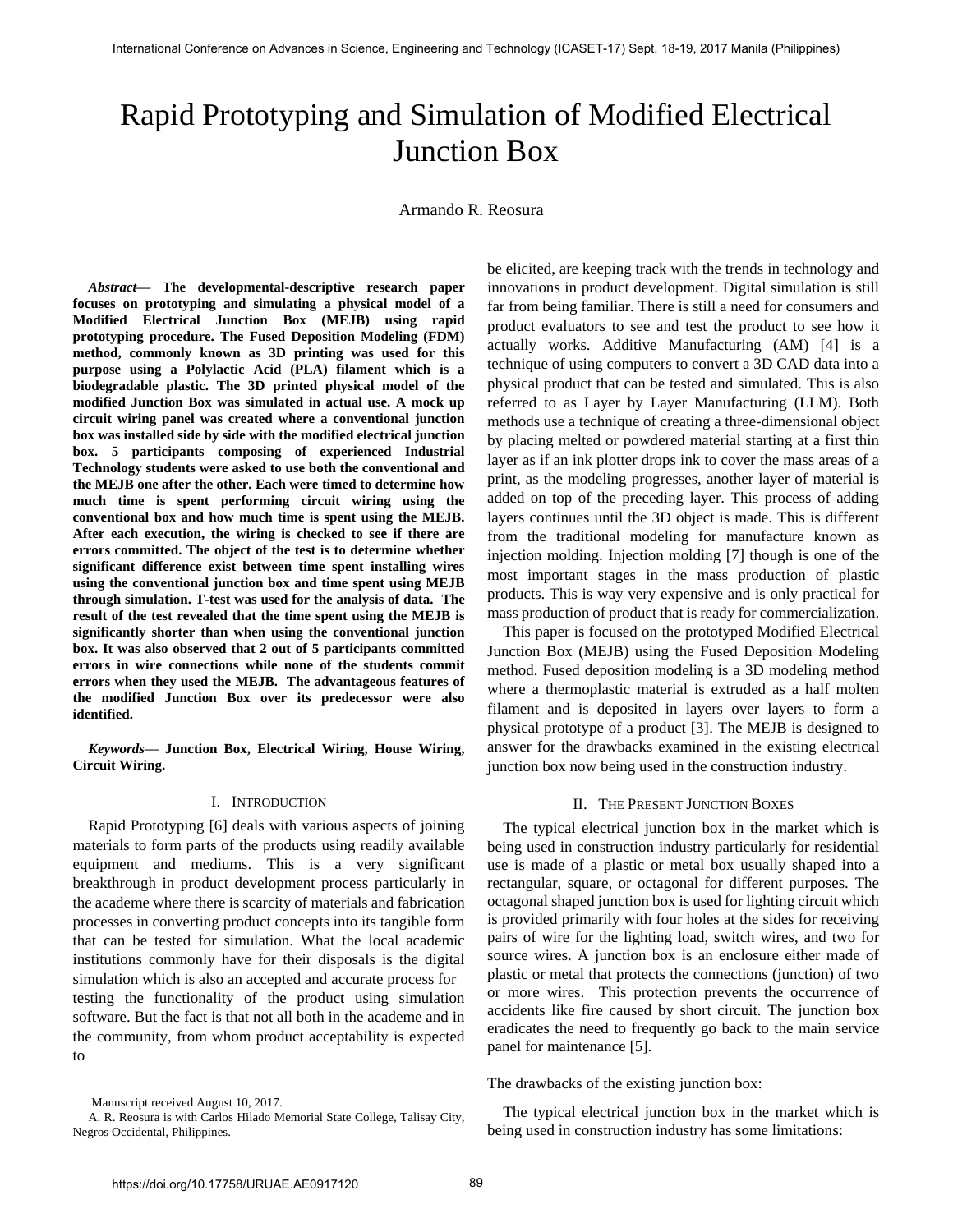1. It takes an electrical professional to handle the connections.

2. Wire grouping must be checked and rechecked before allowing the current to run through the wires.

3. The regular tasks of splicing, and insulating takes quite a time.

4. A layman attempting to do the house wiring must have a thorough knowledge before attempting to do it by himself.

#### III. THE DEVELOPED INNOVATION:

The modified junction box has the following features:

1. A modified junction box that allows a non-professional to perform the basic lighting circuit wiring.

2. Wire splicing and insulating is not necessary.

3. Any person with little knowledge can use the junction box using the provided cues for wire connections.

4. Cues are provided for the user.



Fig. 1 Comparison between conventional and modified junction box.

## IV. OBJECTIVES OF THE STUDY

The study generally aimed to design, prototype, and test the Modified Electrical Junction (MEJB) Box.

Specifically, this study aimed to:

- 1. design the modified electrical junction box (MEJB) using 3D CAD applications.
- 2. construct the prototype of the MEJB through the use of Fuse Deposition Modeling (FDM)process.
- 3. through simulation, determine whether significant difference exist between time spent installing wires using the conventional junction box and time spent using MEJB.
- 4. account the frequency of errors committed using the conventional junction box and the MEJB.

#### V. MATERIALS AND METHODS

# *A. Research Design*

 The developmental research approach was used in the conduct of the present study involving the production of the 3D physical prototype model of the modified electrical junction box. A descriptive method was also adopted in quantitatively describing the observed functionality of the modified junction box in terms of time spent using the conventional junction box against the modified junction box.

#### *B. Materials*

 The production of the physical prototype made use of the Rapid Prototyping (RP) concept as described by Gibson [6] and making use of the Fuse Deposition Modeling (FDM) method utilizing the Makerbot model Z18 3D printer. PolyLactic Acid (PLA) filament was used and loaded on the Makerbot Z18. PLA is a biodegradable plastic suited for prototyping small objects or products for testing purposes. Conductive sheets were used in making the prearranged connections inside the junction box. Stove bolts with nuts were used for locking mechanisms.

#### *C. Workflow*

 The modified electrical junction box was designed using 3D CAD application. This way, the product can be virtually simulated. Formative evaluation and successive improvements in the design were made. The 3D CAD files were exported into STL file which is the file type readable by FDM 3D printer application driver [1]. The STL file was loaded to the 3D printer driver software application. The MakerBot Desktop was used. From there, the model was analyzed, sliced, brought into appropriate settings, and finally printed. Figure 2 shows the first design of the product. Though tested to work fine but evaluated as not complying for mass product through injection molds.



Fig. 2 3D CAD model and the 3D printed first design of the modified junction



Fig. 3 3D CAD model and 3D printed second design of the junction box

Figure 3, shows the second design. This was made of two removable parts that snugly fits each other. This is more appropriate for mass production through injection mold. The terminals and the locking screws are more accessible during assembly of terminals. Figure 4 shows the two parts assembled. Finally, figure 5 shows the junction box with the cover installed to protect the locking screws from accidental connections.



Fig. 4 Two-parts main assembly of the modified junction box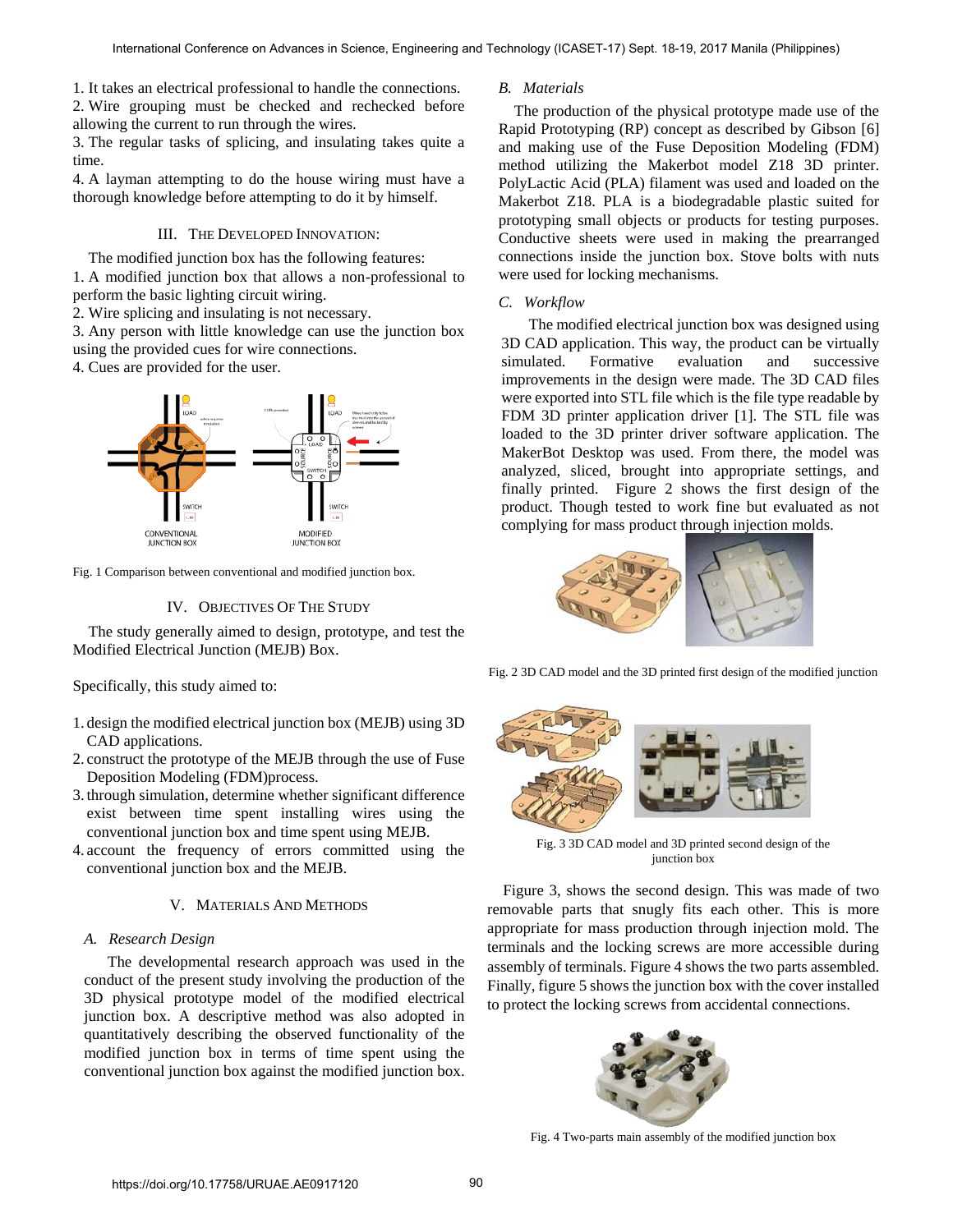

Fig. 5 External appearance of the modified junction box with printed cues.

#### **Description of the Final Product:**

Unlike the conventional electrical junction box, the modified junction box needs no wire splicing and insulation. The user simply inserts each stripped wire terminal in their respective sleeves and lock the terminal using the provided locking screws.



Fig.6  $\overline{CAD}$  illustration of the MEJB in use

#### **Participants:**

The participants include 5 third year Industrial Technology students majoring in Electrical Technology who were purposively sampled [2].

#### **Testing Procedure:**

A circuit wiring panel board was made as mock-up to simulate house wiring installation and for testing the MEJB against the conventional junction box. The conventional junction box was fixed on the panel board, side by side with the MEJB. Wires were installed to simulate lines coming from the lighting load, switch outlet, and live wires. The object of the test is to determine whether significant difference exist between time spent installing wires using the conventional junction box and time spent using MEJB through simulation. T-test was used for the analysis of data. Another object is to account the frequency count of errors committed using the conventional junction box and the MEJB.

TABLE 1SIMULATION RESULT ON PERFORMING CIRCUIT WIRING USING CONVENTIONAL AND MODIFIED JUNCTION BOX

|                | <b>Using Conventional JB</b> |                  | <b>Using MEJB</b> |         |
|----------------|------------------------------|------------------|-------------------|---------|
| Participant    | Time spent                   | Remark           | Time spent        | Remark  |
|                |                              | Correct          | 4                 | Correct |
| $\overline{c}$ | 6                            | <b>Incorrect</b> | 4                 | Correct |
| 3              | 7                            | Correct          | 3                 | Correct |
| 4              |                              | <b>Incorrect</b> | 7                 | Correct |
| 5              | 3                            | Correct          | 1.5               | Correct |

A t-Test for Paired Two Sample for Means was used to

determine whether significant difference exist between the mean of time spent in installing wires using the conventional junction box and the mean of time spent using modified junction box. The result of t-Test generated a t value of 4.27 and a critical value of 2.13. Thus, time spent using the modified junction box is significantly less than the time spent using the conventional junction box for wiring installation.

It should be noted in Table 1 that incorrect installation occurs twice out of five (40%) cases when using the conventional junction box while no error was committed when using the MEJB.

#### VI. RESULTS AND DISCUSSIONS

The design of the modified junction box using 3D CAD application has the following advantages:

1. Virtual Simulation is made possible for sizing and structural assessment.

2. Changing requirement of the design entails no cost

3. Several designs can be assessed prior to physical prototyping.

Producing Prototypes using the Fuse Deposition Modeling (FDM) has the following advantages:

1. Though entailing cost, FDM 3D printing can produce physical model of the product in an instant.

2. Accuracy of the product model in terms of structure and sizes is achieved.

3. The prototype can be tested/ simulated with results that is comparable to expected final product.

Through simulation and testing result, it was found that there is a significant difference in the time incurred in installing circuit wiring using the modified junction box as compared to using the conventional junction box. Thus, circuit wiring is faster and more error -free than using the conventional junction box.

#### VII. CONCLUSIONS

Through the results of the study, it can be concluded that the rapid prototyping can be very beneficial in creating models for product development research. Using the physical model of the modified electrical junction box, the product was made ready for physical simulation and test. As the result of tests reveals, the modified junction box can be used by a non- expert as it does not need the activities like wire splicing and insulation. Moreover, using the same, eliminates possible misconnections of wires as the MEJB is provided with cues that guides the user.

#### VIII. RECOMMENDATIONS

In the light of the foregoing presentations, the following recommendations are suggested:

1. As any other products, there are still a possibility of rooms for further improvement of the design of the junction box such